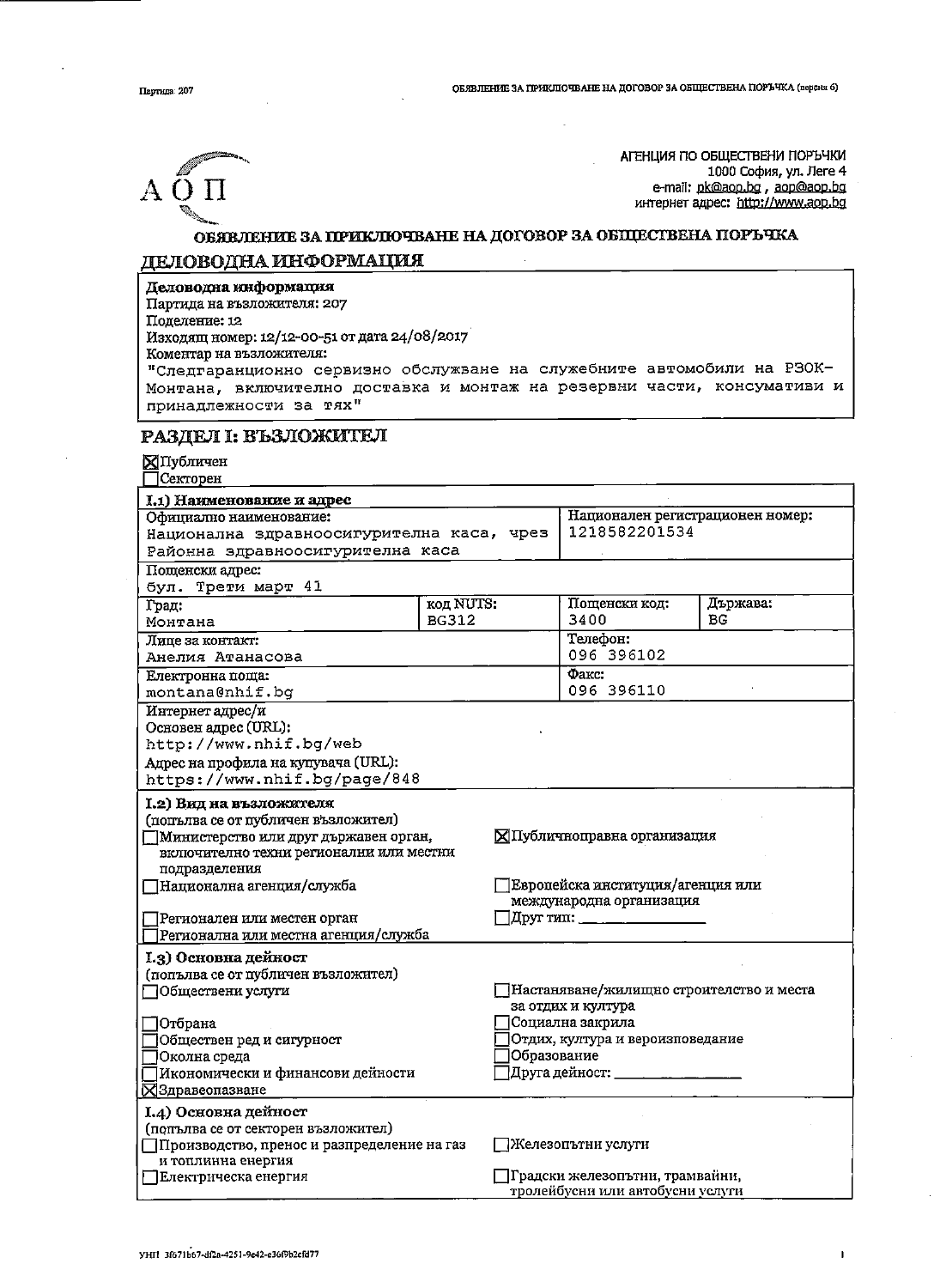$\bar{z}$ 

| Добив на газ или нефт<br>Проучване и добив на въглища или други                                                                                                                                                                                                                          |              | Пристанищни дейности<br>Летищни дейности  |                                                               |  |  |  |  |
|------------------------------------------------------------------------------------------------------------------------------------------------------------------------------------------------------------------------------------------------------------------------------------------|--------------|-------------------------------------------|---------------------------------------------------------------|--|--|--|--|
| твърди горива<br>ПВода                                                                                                                                                                                                                                                                   |              | Друга дейност: _                          |                                                               |  |  |  |  |
| ∏Пощенски услуги                                                                                                                                                                                                                                                                         |              |                                           |                                                               |  |  |  |  |
| РАЗДЕЛ II: ПРОЦЕДУРА, ПРЕДХОЖДАЩА СКЛЮЧВАНЕТО НА<br>ДОГОВОРА                                                                                                                                                                                                                             |              |                                           |                                                               |  |  |  |  |
| П.1) Обект на поръчжата<br>∃Доставки<br>□Строителство                                                                                                                                                                                                                                    |              | <b>N</b> ycnyru                           |                                                               |  |  |  |  |
| П.2) Процедурата е открита с решение                                                                                                                                                                                                                                                     |              |                                           |                                                               |  |  |  |  |
| No: 12/12-00-23 от 01/07/2016 дд/мм/гггт                                                                                                                                                                                                                                                 |              |                                           |                                                               |  |  |  |  |
| П.3) Уникален № на поръчката в Регистъра на обществените поръчки<br>Публикувана в Регистъра на обществените поръчки под уникален №:<br>00207-2016-0035(nnnnn-yyyy-xxxx)                                                                                                                  |              |                                           |                                                               |  |  |  |  |
| П.4) Описание на предмета на поръчжата                                                                                                                                                                                                                                                   |              |                                           |                                                               |  |  |  |  |
| Следгаранционното сервизно обслужване обхваща техническо обслужване,<br>което включва смяна на филтри и масла, извършване на периодична<br>проверка и оглед на системите възлите и агрегатите с цел правилното им<br>функциониране, извършване на текущи ремонти и периодични технически |              |                                           |                                                               |  |  |  |  |
| прегледи                                                                                                                                                                                                                                                                                 |              |                                           |                                                               |  |  |  |  |
| РАЗДЕЛ III: УСЛОВИЯ НА ДОГОВОРА                                                                                                                                                                                                                                                          |              |                                           |                                                               |  |  |  |  |
| III.1) Номер на договора: РД-14-13 от 18/08/2016 дд/мм/гттт                                                                                                                                                                                                                              |              |                                           |                                                               |  |  |  |  |
| Ш.2) Договорът е сключен след<br>Хпроцедура за възлагане на обществена поръчка<br>рамково споразумение<br> динамична система за доставки<br>квалификационна система                                                                                                                      |              |                                           |                                                               |  |  |  |  |
| Ш.3) Изпълнител по договора                                                                                                                                                                                                                                                              |              |                                           |                                                               |  |  |  |  |
| Официално наименование:<br>МИРА ЕООД                                                                                                                                                                                                                                                     |              | 111560811                                 | Национален регистрационен номер:                              |  |  |  |  |
| Пощенски адрес:                                                                                                                                                                                                                                                                          |              |                                           |                                                               |  |  |  |  |
| бул. Трети март № 214                                                                                                                                                                                                                                                                    |              |                                           |                                                               |  |  |  |  |
| Град:                                                                                                                                                                                                                                                                                    | код NUTS:    | Пощенски код:                             | Държава:                                                      |  |  |  |  |
| Монтана                                                                                                                                                                                                                                                                                  | <b>BG312</b> | 3400<br>Телефон:                          | ВG                                                            |  |  |  |  |
| Електронна поща:<br>miraeood@abv.bg                                                                                                                                                                                                                                                      |              | 0885 71117                                |                                                               |  |  |  |  |
| Интернет адрес: (URL)                                                                                                                                                                                                                                                                    |              | Факс:<br>0885 711117                      |                                                               |  |  |  |  |
| Изпълнителят е МСП                                                                                                                                                                                                                                                                       |              |                                           | Да $\boxtimes$ Не                                             |  |  |  |  |
| Поръчката е възложена на обединение                                                                                                                                                                                                                                                      |              |                                           | He <sub>N</sub><br>Да                                         |  |  |  |  |
| Ш.4) При изпълнението участват подизнълнители                                                                                                                                                                                                                                            |              |                                           | Да∏ Не⊠                                                       |  |  |  |  |
| Официално наименование                                                                                                                                                                                                                                                                   |              | Дейност, изпълнявана от<br>подизнълнителя | Дял на участие<br>нa<br>подизпълнител<br>я (% от<br>договора) |  |  |  |  |
| Ш.5) Предмет на договора<br>Следгаранционно сервизно обслужване на служебните автомобили на РЗОК -<br>Монтана, включително доставка и монтаж на резервни части, консумативи и<br>принадлежности за тях                                                                                   |              |                                           |                                                               |  |  |  |  |
| III.6) Срок на изпълнение<br>Срок на изпълнение в месеци: 12 или дни _________ (от сключване на договора)                                                                                                                                                                                |              |                                           |                                                               |  |  |  |  |
| или                                                                                                                                                                                                                                                                                      |              |                                           |                                                               |  |  |  |  |
| начална дата _____________ дд/мм/гггг<br>крайна дата _____________ дд/мм/гггг                                                                                                                                                                                                            |              |                                           |                                                               |  |  |  |  |
| III.7) Стойност, посочена в договора (в цифри):                                                                                                                                                                                                                                          |              |                                           |                                                               |  |  |  |  |
| Стойност без ДДС:<br>Разменен курс към BGN:                                                                                                                                                                                                                                              | 2500         | Валута:                                   | BGN                                                           |  |  |  |  |

 $\bar{\mathcal{A}}$ 

 $\overline{1}$ 

- 1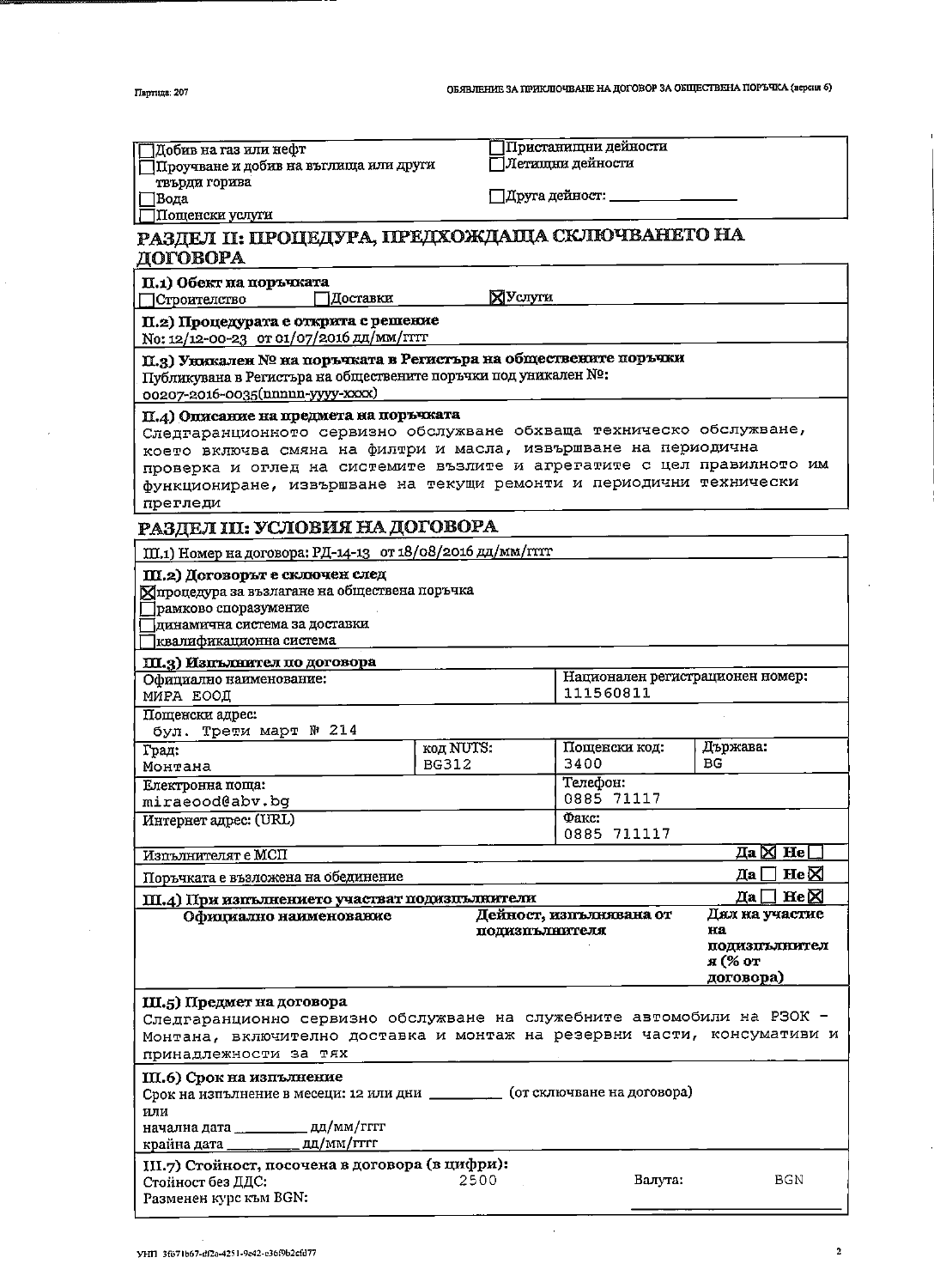| Да∏ Не⊠<br>Ш.8) Обществената поръчка е във връзка с проект и/или програма,<br>финансиран/а със средства от Европейския съюз<br>% от стойността на договора.<br>Финансирането е _________                                                                                  |  |  |  |  |  |
|---------------------------------------------------------------------------------------------------------------------------------------------------------------------------------------------------------------------------------------------------------------------------|--|--|--|--|--|
| РАЗДЕЛ IV: ПРИКЛЮЧВАНЕ НА ДОГОВОРА                                                                                                                                                                                                                                        |  |  |  |  |  |
| Хдоговорът е изпълнен<br>Јдоговорът е предсрочно прекратен<br>јдоговорът е прекратен поради унищожено рамково споразумение<br>договорът е унищожен                                                                                                                        |  |  |  |  |  |
| IV.1) Дата на приключиване:<br>18/08/2017 дд/мм/ггтт                                                                                                                                                                                                                      |  |  |  |  |  |
| IV.2) Причини за прекративане/унищожаване на договора (когато е приложимо)                                                                                                                                                                                                |  |  |  |  |  |
|                                                                                                                                                                                                                                                                           |  |  |  |  |  |
| (Кратко описание на обстоятелствата, които обуславят прекратяването/унищожаването)                                                                                                                                                                                        |  |  |  |  |  |
| Да $\square$ Не $\square$<br>IV.3) Договорът е изменян                                                                                                                                                                                                                    |  |  |  |  |  |
| След промяната<br>Правно основание<br>Преди промяжата<br>Променено<br>за промяната<br>условие от<br>договора                                                                                                                                                              |  |  |  |  |  |
| Да⊠ Не $\square$<br>IV.4) Договорът е изпълнен в срок<br>Договорът е изпълнен със забава от ________ месец(а) или ________ дни от крайния срок на<br>изпълнение на договора<br>Причини за забавата (когато е приложимо):                                                  |  |  |  |  |  |
| (Кратко описание на причините за забавата)                                                                                                                                                                                                                                |  |  |  |  |  |
| Да $\boxtimes$ Не $\Box$<br>IV.5) Договорът е изпълнен в пълен обем<br>Изпълнението е ________ % от предмета на договора (при частично изпълнение).<br>Причини за частичното изпълнение (когато е приложимо):                                                             |  |  |  |  |  |
|                                                                                                                                                                                                                                                                           |  |  |  |  |  |
| (Кратко описание на причините за частичното изпълнение)                                                                                                                                                                                                                   |  |  |  |  |  |
| IV.6) Информация за изплатената сума по договора (в цифри):<br>Стойност без ДДС:<br>808.17<br><b>BGN</b><br>Валута:<br>Разменен курс към BGN:                                                                                                                             |  |  |  |  |  |
| Да $\square$ Не $\square$<br>IV.7) Във връзка с изпълнението на договора се дължат или са платени<br>неустойки<br>от изпълнителя Размер: ________ Валута:<br>от възложителя Размер: Валута:<br>Причини за възникване на задължението за неустойките (когато е приложимо): |  |  |  |  |  |
| (Кратко описание на причините за неустойките)                                                                                                                                                                                                                             |  |  |  |  |  |
| V: ДОПЪЛНИТЕЛНА ИНФОРМАЦИЯ (когато е приложимо)                                                                                                                                                                                                                           |  |  |  |  |  |
|                                                                                                                                                                                                                                                                           |  |  |  |  |  |
|                                                                                                                                                                                                                                                                           |  |  |  |  |  |

VI: ДАТА на изпращане на настоящата информация

Дата: 24/08/2017 дд/мм/гггг